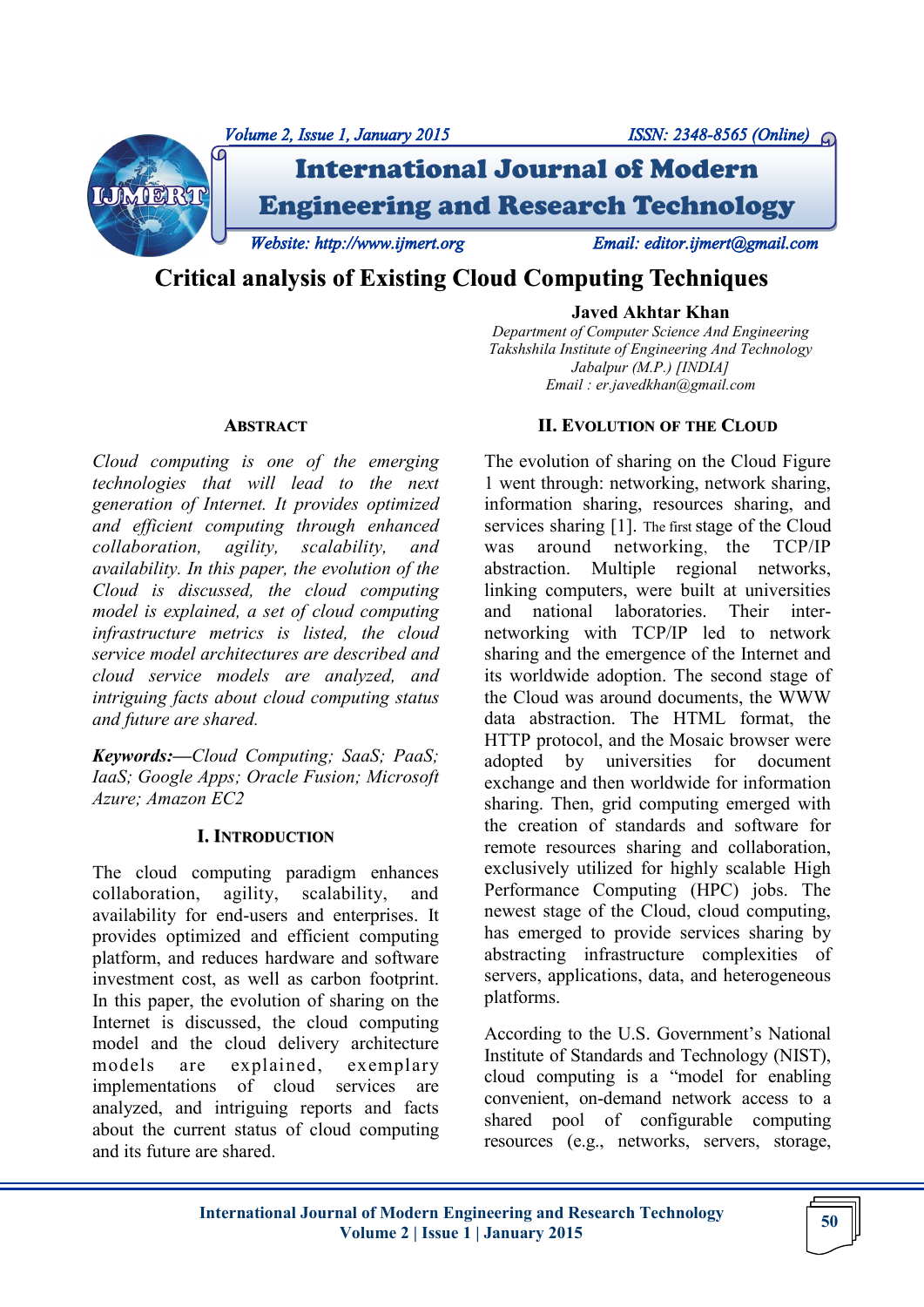applications, and services) that can be rapidly provisioned and released with minimal management effort or service provider interaction" [2]. The origin of the term comes from the early days of the Internet where the network was depicted as a cloud (Figure 2).



*Figure 1. The Evolution of Sharing on the Cloud.*

Cloud computing is an Internet-based delivery model for Information Technology (IT) services that enhances collaboration, agility, scalability, and availability. The optimized and efficient computing is provided through a virtualized technology infrastructure, which is maintained and secured for the users.



*Figure 2: Cloud Services*

Cloud computing services are offered on a pay -as-you-go basis and assure considerable reduction in hardware and software investment costs, as well as in carbon footprints and energy costs. Currently, cloud computing is more attractive for Web infrastructure, collaboration, development and testing, high performance computing applications, but still

less attractive for database and transaction processing, and regulated applications.

#### **III. THE CLOUD MODEL**

The Cloud model is composed of five essential characteristics, three service models, and four deployment models [2] as illustrated in Figure 3.

The essential cloud characteristics are ondemand self-service, broad network access, resource pooling, rapid elasticity, and measured service. Computing capabilities, such as server time and network storage, can be unilaterally provisioned or de-provisioned as needed and automatically. They are available over the Internet and accessible through heterogeneous client platforms, such as laptops and mobile phones. The computing resources are pooled and dynamically assigned and reassigned to serve multiple consumers. The capabilities appear to be unlimited, as they can be rapidly and elastically provisioned to quickly scale out and rapidly released to quickly scale in. The resource use is automatically controlled and optimized by leveraged metering capabilities.

The cloud service models are Software as a Service (SaaS), Platform as a Service (PaaS), and Infrastructure as a Service (IaaS). SaaS allows use of applications that run on the cloud infrastructure and are accessible from various client devices. PaaS allows creation of applications with supported programming languages and tools, and their deployment onto the cloud infrastructure. IaaS allows to provision processing, storage, networks, and other fundamental computing resources to deploy and run software, including operating systems and applications.

With SaaS, the users do not manage or control even the individual application capabilities. With PaaS they have control over the deployed applications and the hosting environment configurations. With IaaS, users do not manage

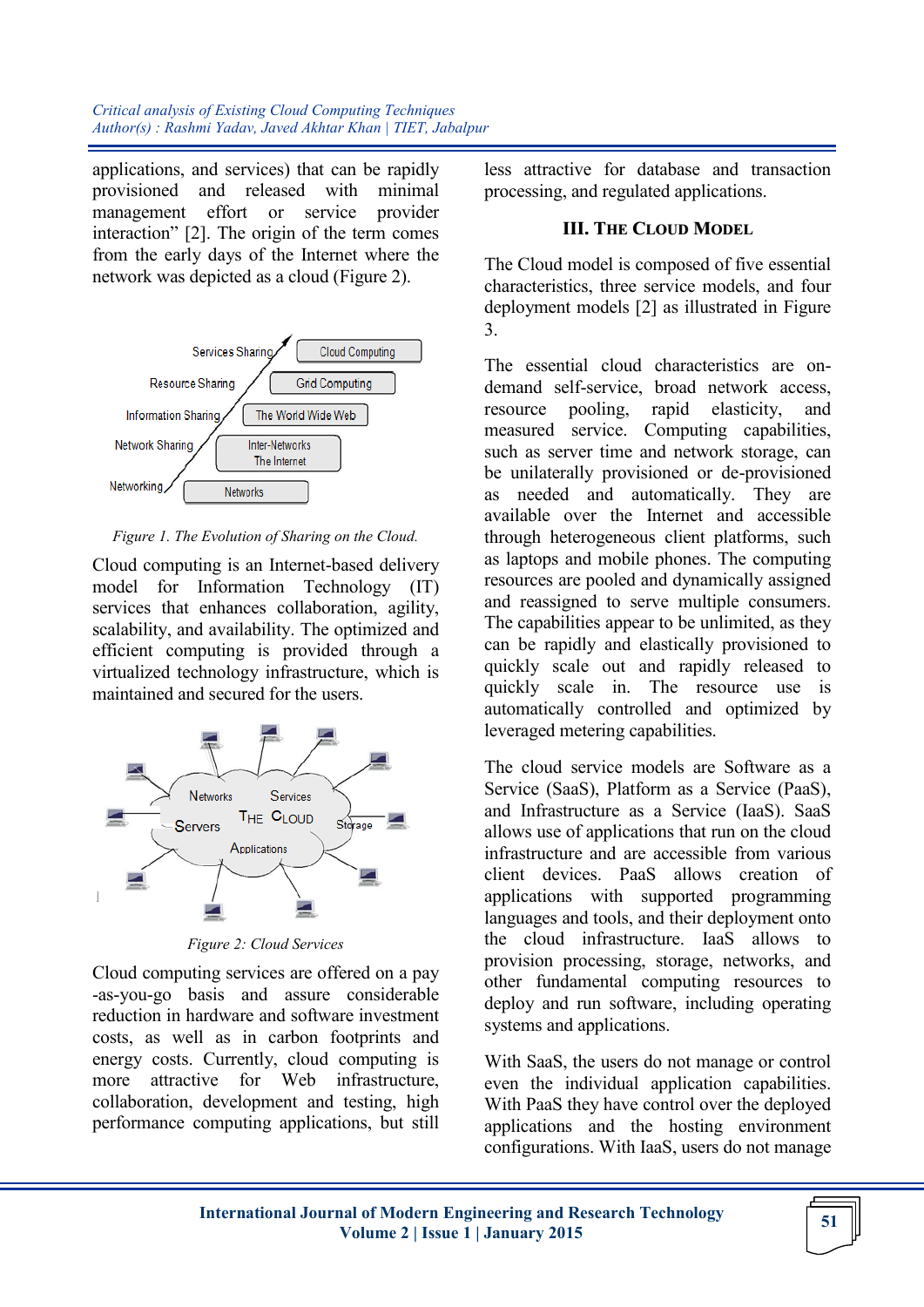or control the underlying cloud infrastructure, but they have control over the operating systems, deployed applications, storage, and limited control on networking components.

The cloud deployment models are private, community, public, and hybrid. Private clouds are operated for individual organizations. Community clouds are operated for organizations with shared interests. Public clouds are available to the general public or large industry groups.



*Figure 3. The Cloud Model*

Hybrid clouds comprise unique clouds, bound by technology that enables interoperability amongst the clouds.

The relative efficiencies of the different cloud computing models can be determined by measuring and analyzing the following set of cloud computing infrastructure metrics.

*Hardware costs –* measured by determining the virtualized environment needed to consolidate a traditional infrastructure of independent servers. The consolidation goal is to increase the efficiency by reducing the overall infrastructure costs through elimination of redundant and under-utilized servers.

*Software costs –* the dominant costs are determined by the suite of virtualization software and service management software. The virtualization software provides the intelligence for server consolidation and improving system utilization by executing

different workloads on a single server. The service management software facilitates efficient workflows, administration and management of multiple workloads, and automated service provisioning.

*Real-time provisioning costs –* measured by determining the elapsed time for deploying new systems, upgrading existing systems, or migrating to a new consolidated cloud computing platform. Real-time provisioning is usually accomplished via automated tools that may also be integrated into the service management system.

*System administration costs –* realized by measuring the efficiency of managing virtual servers. Cloud computing models have more virtual servers and comparably few physical servers. In addition, in today's environment, virtual servers are more complex to administer than physical ones. Effective system administration in the cloud computing model would require a paradigm shift from the traditional centralized approach to a fully distributed approach neatly integrated into virtual servers.

In the current environment, clients of Cloud providers can accrue significant reductions in overall IT costs by utilizing private cloud infrastructure compared to public cloud infrastructure. On the other side, Cloud providers accrue the most savings with public cloud infrastructure.

A critical aspect of cloud computing is assessing the risks, such as data integrity, recovery, privacy, and tenant isolation, as the traditional requirements for IT security become more complicated by the externalization of the security model.

## **IV. CLOUD SERVICE MODEL ARCHITECTURES**

The cloud computing delivery architecture models define the boundaries and the fit of the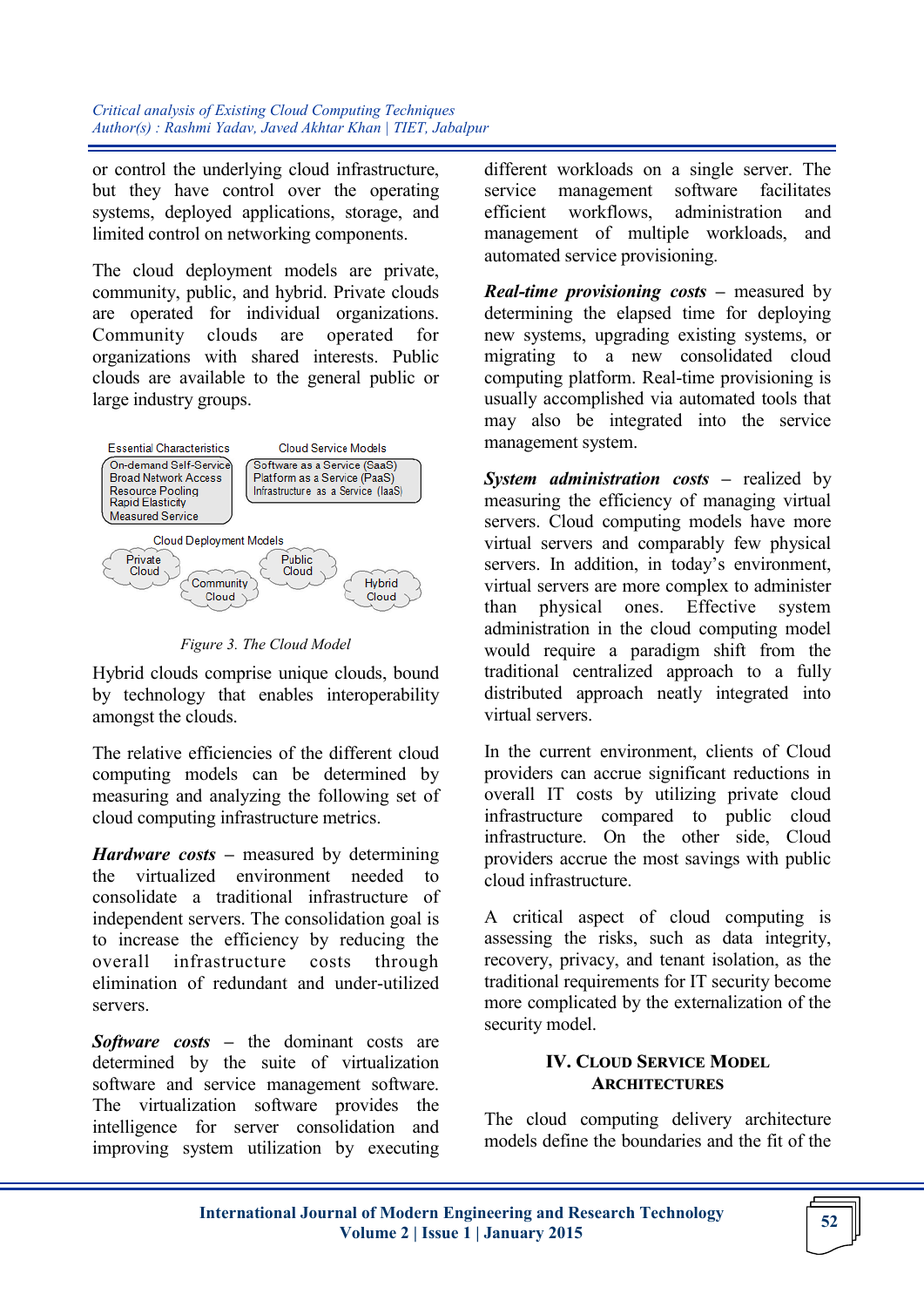services, and how the set of service models align and interact [3].Each \*aaS model is a self -contained solution stack of integrated functionality, where IaaS provides the foundation and the other two – PaaS and SaaS – in turn build upon IaaS cloud service model architectures may be comprised by any logical combination of the three \*aaS service models over the cloud infrastructure. For example, a SaaS service model could stack directly over the cloud infrastructure, or a PaaS service model could stack over IaaS over the cloud infrastructure.

IaaS includes the entire infrastructure resource stack (from facilities to hardware), has capability to abstract resources and deliver physical and logical connectivity to them, and provides application interfaces for interaction with the infrastructure. PaaS is build upon IaaS, adding a layer of integration with application development frameworks (middleware capabilities and functions), allowing developers to build applications coupled to the platform. SaaS in turn is built upon the underlying IaaS and PaaS stacks, providing a self-contained operating environment for delivery of the entire user experience (content and its presentation, applications, and management capabilities).

#### **V. EXPLORATION OF IMPLEMENTED CLOUD SERVICES**

In the cloud computing paradigm, virtualization and management of standard enterprise IT solution stacks are offered through the three levels of services: SaaS, PaaS, and IaaS, which provide a composite view of cloud service model architectures.

## *A. Software as a Service*

In a SaaS cloud, a given application running at a data center is offered as service instances in real-time to several end-users or organizations on demand. The basic SaaS architecture is included as part of the service model. SaaS

applications may facilitate communication, collaboration, business processes, customer relationship management (CRM), enterprise resource planning, and human resources. Examples of the SaaS paradigm include Google Apps, Microsoft Exchange, Cisco WebEx Weboffice, Oracle CRM On Demand, SalesForse.com, and Yahoo Mail.

The Google SaaS cloud includes communication and collaboration applications for end-users and organizations. Each tool is hosted by Google and offered on demand as service instances to multiple users. Google Apps [4] tools include Gmail; Google Calendar for agenda management, scheduling, shared online calendars and mobile calendar synchronization; Google Docs for documents, spreadsheets, drawings, and presentations sharing; Google Groups for secure coding of free Web pages for intranets; and Google video for private, secure, hosted video sharing. Other Google Apps include integrated applications built by independent software developers and hosted at Google. The SaaS presentation modality of Google Apps is a two steps process: the user initiates a download and then an install. The current SaaS presentation platform supports: Microsoft Internet Explorer 7.0+, Mozilla Firefox 3.0+, Google Chrome 4.0+, and Safari 3.0+. The SaaS Application Programming Interface (API) is integrated into the Google universal toolbar. The API therefore remains open while the browser is running, and controls how the software application in the Cloud is harnessed by the end-user.

# *B. Platform as a Service*

PaaS is typically a suite of low-level software, which provides a platform for application-level development and deployment. The basic PaaS architecture is included as part of the service model architecture illustrated in Figure 4. It is offered as a service to developers to facilitate the complete software life cycle without the

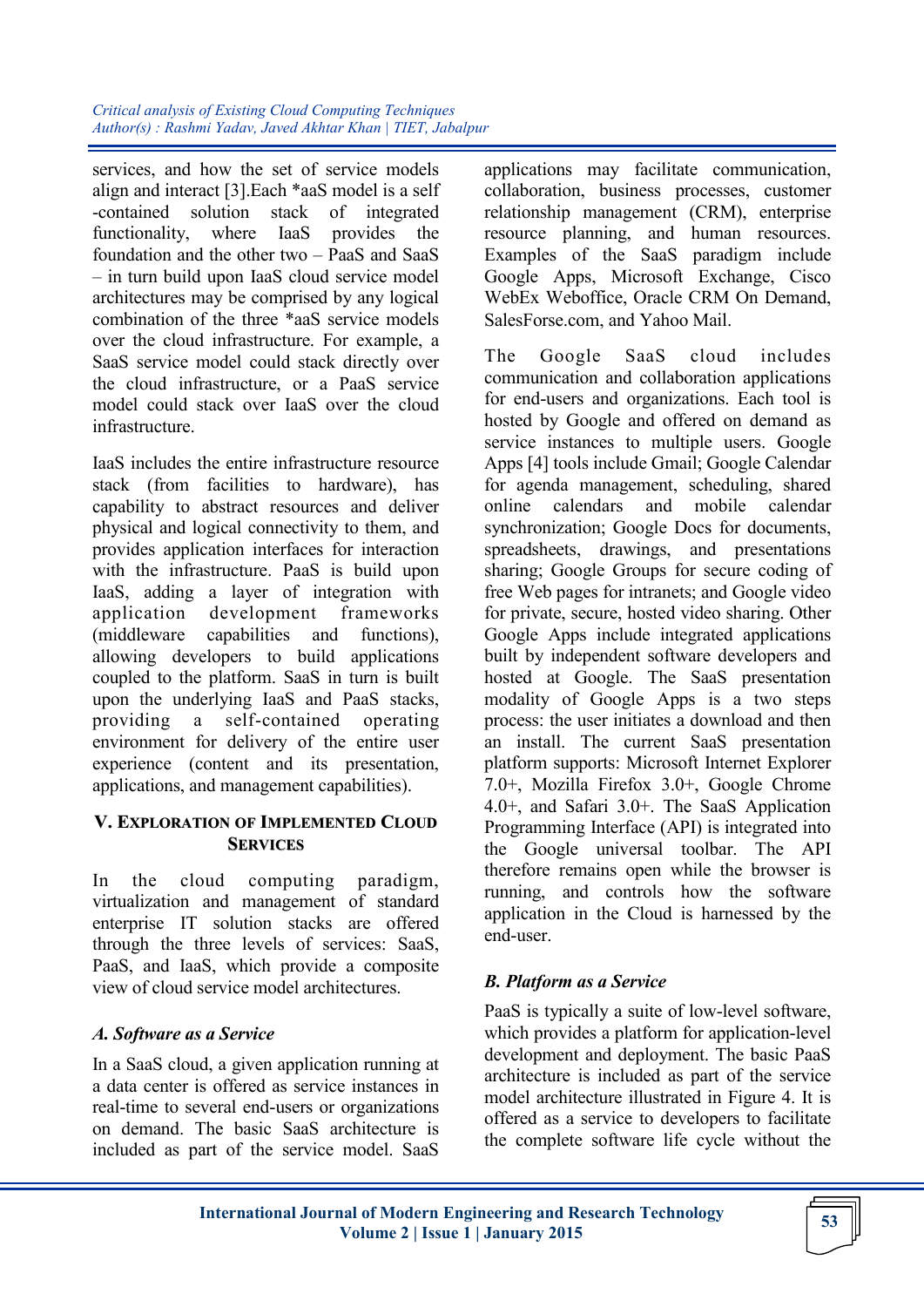need to purchase standard enterprise management tools and infrastructures (i.e., platform virtualization). The low-level software may include application software, middleware, databases, and development tools. Developers interface with the platform through an API and a specific language (e.g. Java, C#, or Python). The interface (e.g. API) provides developers with the capability to harness specific platform features provided as part of the virtualization over the Cloud. The platform features may include middleware and development tools, operating systems, and relational database services, depending on the PaaS offerings.

Examples of PaaS offerings include Oracle Fusion Middleware, Google AppEngine, Amazon Web Services, Facebook, and Microsoft Azure. Figure 5 illustrates the fundamental architecture of a PaaS cloud for UI, SOA, and BPM service offerings.

In particular, the Oracle Fusion Middleware PaaS offering [5] includes user interface (UI) technologies, service oriented architecture (SOA) technologies, and business process management (BPM). Above the middleware typically there is a suite of APIs, which provide developers with the capability to interact with the virtual platform components (e.g. UI, SOA, and BPM) over the Cloud.

# *C. Infrastructure as a Service (IaaS)*

IaaS provides end-users and organizations with a suite of virtual hardware and associated software as services over the IaaS cloud. The basic IaaS architecture is included as part of the service model architecture illustrated in Figure 4. Typical virtual hardware includes servers, storage systems, routers, and switches. The associated software includes tools to present the virtual OS environment and file system capabilities over the Cloud. End-users interface with the services via a suite of APIs, provided as part of the IaaS offerings. Examples of IaaS offerings include IBM, Amazon Elastic Compute Cloud (EC2), Microsoft Azure, Rackspace Cloud, Telstra, and Sun.

Note that Microsoft Azure capabilities are now extended to include both PaaS and IaaS clouds. Its framework starts with a set of high -availability machines, designated as the "Fabric Controllers" (FCs) for the PaaS and IaaS clouds.

Each FC is configured with both a Host and Guest Virtual Machines (VM). Each VM includes Microsoft.Net Framework, WindowsServer Internet Information Services (IIS), and WindowsServer 2008 Enterprise.

Amazon Elastic Compute Cloud (EC2) is another example of an IaaS public cloud model. Key components of the architecture are Elastic Block Storage (EBS), Simple Storage Service (S3), Availability Zones and Regions, CPU Cores, Virtual Machines, Virtualization software, Amazon Machine Images, dynamic internal IP address, dynamic external IP address schemes and fixed elastic IP addresses.

In the Microsoft Azure environment, the Virtual Machines are provisioned using declarative statements. Declarative descriptions of application components (i.e., Worker Roles) are also employed to implement various networking models. The storage platform includes SQL Data Services and Azure Storage Service.

In the Amazon EC2 environment, the VM compute model is based on Xen Hypervisor VM. The VM can also be provided via a third party, such as RightScale. The networking model is implemented via declarative specifications of IP-address topology, including external and elastic IP addresses; the availability zones are designed to support high availability schemes. The storage model includes Elastic and Block Store in designated availability zones for persistent high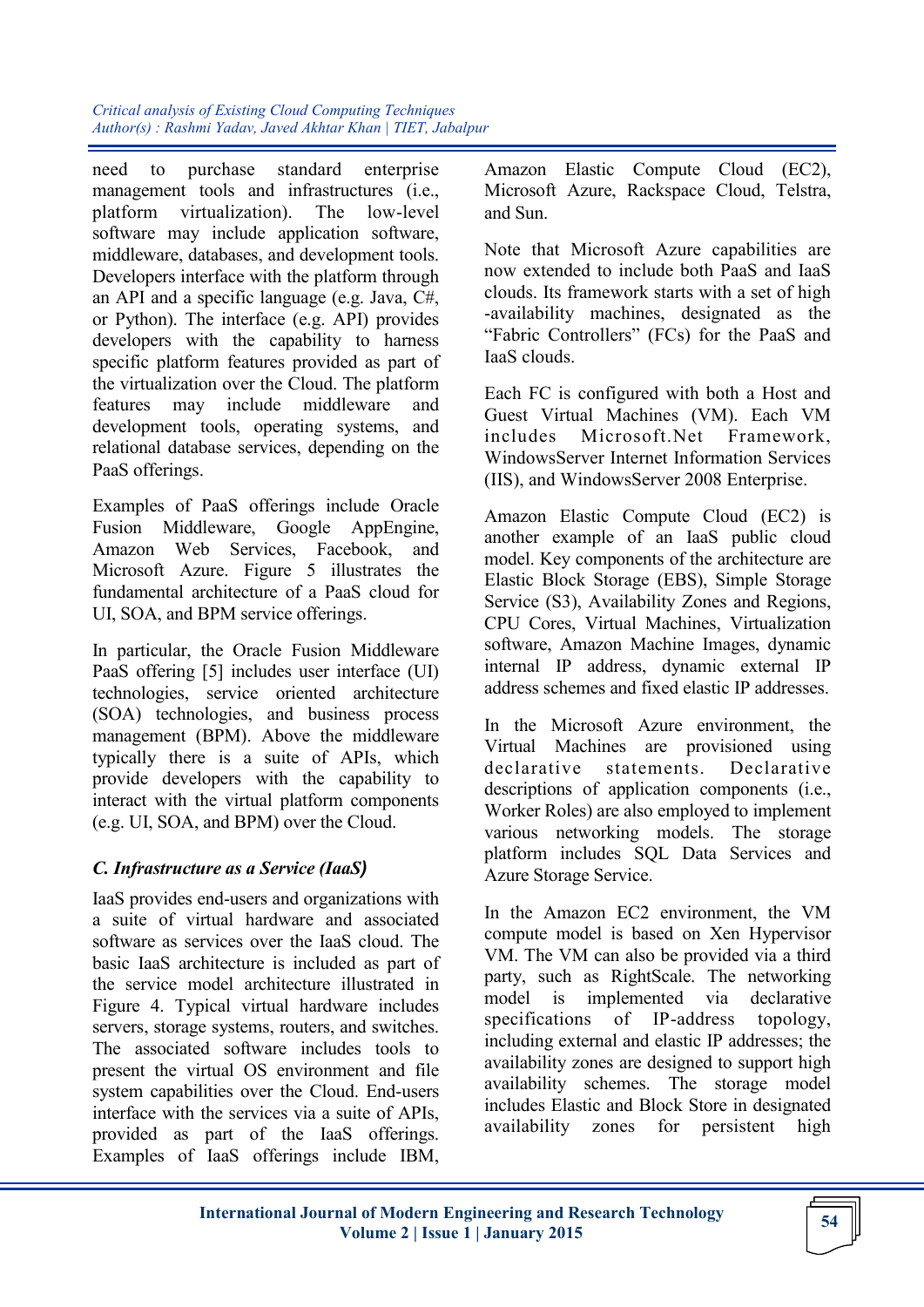availability; and the Simple Storage Service (SimpledB).

# **VI. CONCLUSIONS**

IT enterprises face challenges such as increasing costs and constant need for capital investments; server sprawl, rising operational costs, ballooning energy costs and demands, increased complexity of systems and need for specialized talent to support them, variable recourse usage, demand for business process simplification, time to market pressures. The embrace of cloud computing or IT as utility service leads to more efficient use of IT hardware and software investments, on demand provisioning or de-provisioning, elastic scalability, usage based charging, service base provisioning, and agility. The cloud computing idea is appealing to end-users and organizations because of its simplicity. There is no need to invest in expensive hardware and software or pay for capacity that may not be used all the time. The users have access anytime, through any device, and from anywhere to software, platforms, and infrastructures, with no need to maintain and control them.

Both established and start-up enterprises have shifted to cloud computing; however there are still doubts about its cost efficiency and robustness. McKinsey's & Co. reported that cloud computing is beneficial for small and medium businesses, but questioned the model sustainability for large corporations [6]. Outages and security concerns flawed the prospects of cloud computing, too: power knock-out due to a lightning strike crippled the Amazon EC2 cloud infrastructure for hours [7], outages at Rackspace caused numerous customer applications to go down [8], and a hacker distributed 300 confidential Twitter's business affairs documents [9], stored on Google Apps. In addition, according to Greenpeace, cloud computing may hold sustainability implications as the cloud data centers are "massive storage facilities that consume incredible amounts of energy" [10].

Nevertheless, the concept of Cloud Computing is here to stay and the cloud providers are making sure their cloud services are safe. The governments realize the "flexibility, operational benefits and substantial cost savings that cloud computing can provide" [11]. For example, in May 2009, the Japanese Government announced the Kasumigaseki Cloud [12]; in September 2009, the US Government launched the Cloud Computing Mall for government agencies [13], and in January 2010, the UK Government introduced the G-Cloud government cloud infrastructure [14].

Forrester Research reported that Infrastructure and Operations (I&O) "needs to focus the second half of 2010's budget on growth" by transforming the desktops, retooling the data centers to support a path to the Cloud, and round out the efforts by industrializing the IT operations [15]. Cloud computing is no longer on the horizon; it has become the next logical step in enterprise computing. Organizations are focusing on managing information and no longer on managing infrastructure, by having their applications and storage, applications development environments, and even infrastructure and security available from the Cloud.

# **REFERENCES:**

- [1] J. Rymarczyk, "Virtualization for Data Centers of Today & Tomorrow," http://www-07.ibm.com/  $s$  y s t e m s / i n c l u d e s / c o n t e n t / m i g r a t e t o i b m / p d f / Virtualization for Data Centers of Today\_Tomorrow.pdf
- [2] P. Mell and T. Grance, "The NIST Definition of Cloud Computing," v. 15, http://csrc.nist.gov/groups/SNS/ cloud-computing